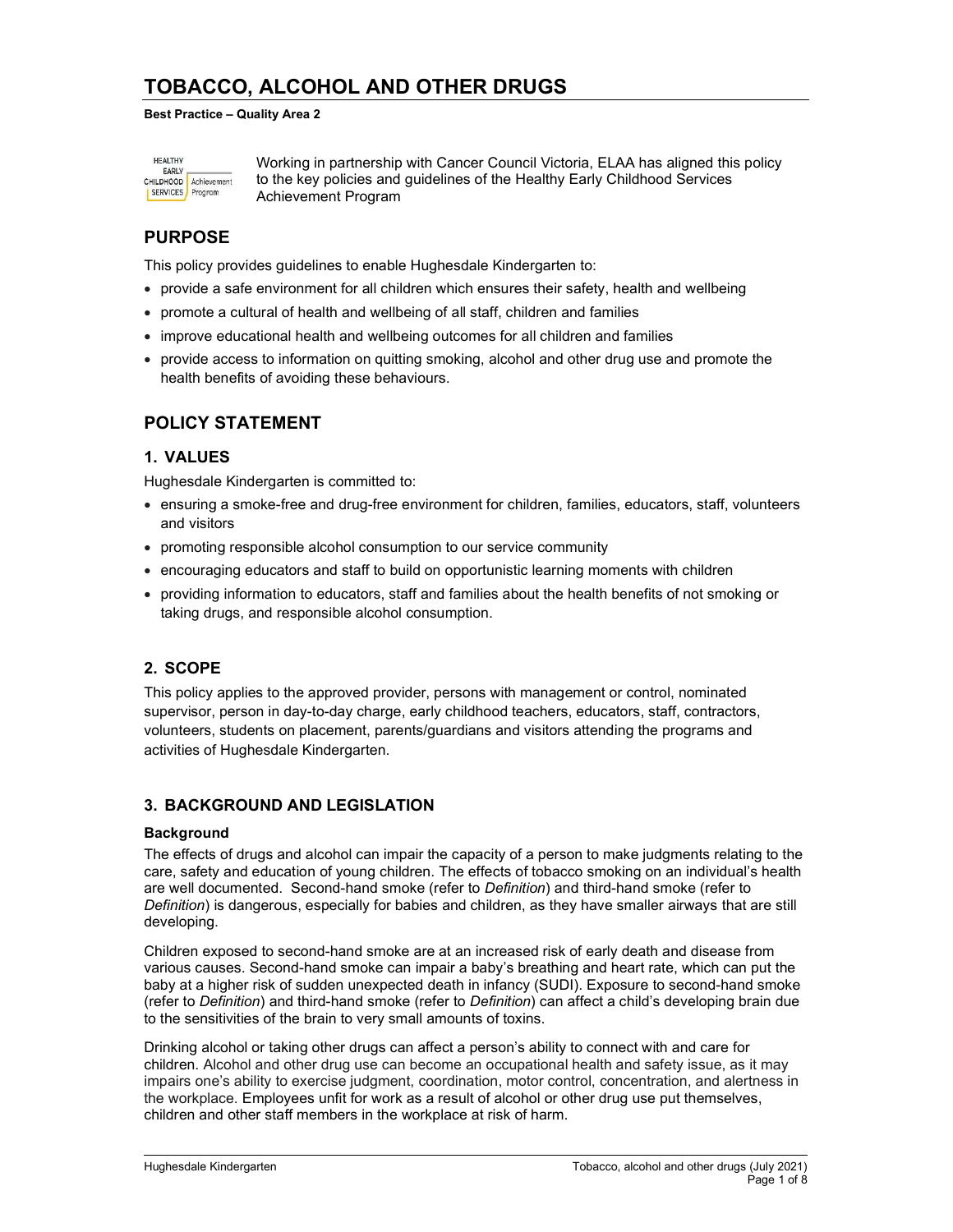The key to tobacco, alcohol and other drugs in the early years is prevention. The most effective means of prevention is providing an early childhood environment that is supportive and protective of all children. Building resilience and developing social and emotional competencies should start early to enhance the potential for children to resist risky behaviours later on.

#### Legislation and standards

Relevant legislation and standards include but are not limited to:

- Child Wellbeing and Safety Act 2005 (Vic) (Part 2: Principles for children)
- Early Childhood Australia's Code of Ethics (2016)
- Education and Care Services National Law Act 2010: Section 174
- Education and Care Services National Regulations 2011: Regulations 82, 82, 175, 176
- Liquor Control Reform Act 1998
- National Quality Standard, Quality Area 2: Children's Health and Safety
- Occupational Health and Safety Act 2004
- Occupational Health and Safety Regulations 2007
- Tobacco Act 1987 (Vic)

## 4. DEFINITIONS

The terms defined in this section relate specifically to this policy. For regularly used terms e.g. Approved Provider, Nominated Supervisor, Notifiable Complaints, Serious Incidents, Duty of Care, etc. refer to the Definitions file of the PolicyWorks catalogue.

Alcohol: A depressant drug that slows down activity in the central nervous system.

Drug: Refers to any substance taken to change the way the body and/or mind functions.

Notifiable complaint: A complaint that alleges a breach of the Education and Care Services National Act or Regulation, or alleges that the health, safety or wellbeing of a child at the service may have been compromised. Any complaint of this nature must be reported by the approved provider to the secretary of DET within 24 hours of the complaint being made (Section 174(2) (b), Regulation 176(2) (b)). Written reports to DET must include:

- details of the event or incident
- the name of the person who initially made the complaint
- if appropriate, the name of the child concerned and the condition of the child, including a medical or incident report (where relevant)
- contact details of a nominated member of the Grievances Subcommittee/investigator
- Any other relevant information.

Written notification of complaints must be submitted via the National Quality Agenda IT system (NQAITS): http://www.acecqa.gov.au/national-quality-agenda-it-system. If the approved provider is unsure whether the matter is a notifiable complaint, it is good practice to contact DET for confirmation.

Prescription medication: medicine that can only be made available to a patient on the written instruction of an authorised health professional. Examples of prescription medicines include blood pressure tables, cancer medicine and strong painkillers.

Reportable incidences: Under the Occupational Health and Safety Act 2004 (OHS Act), employers and self-employed persons must notify WorkSafe immediately after becoming aware an incident has occurred.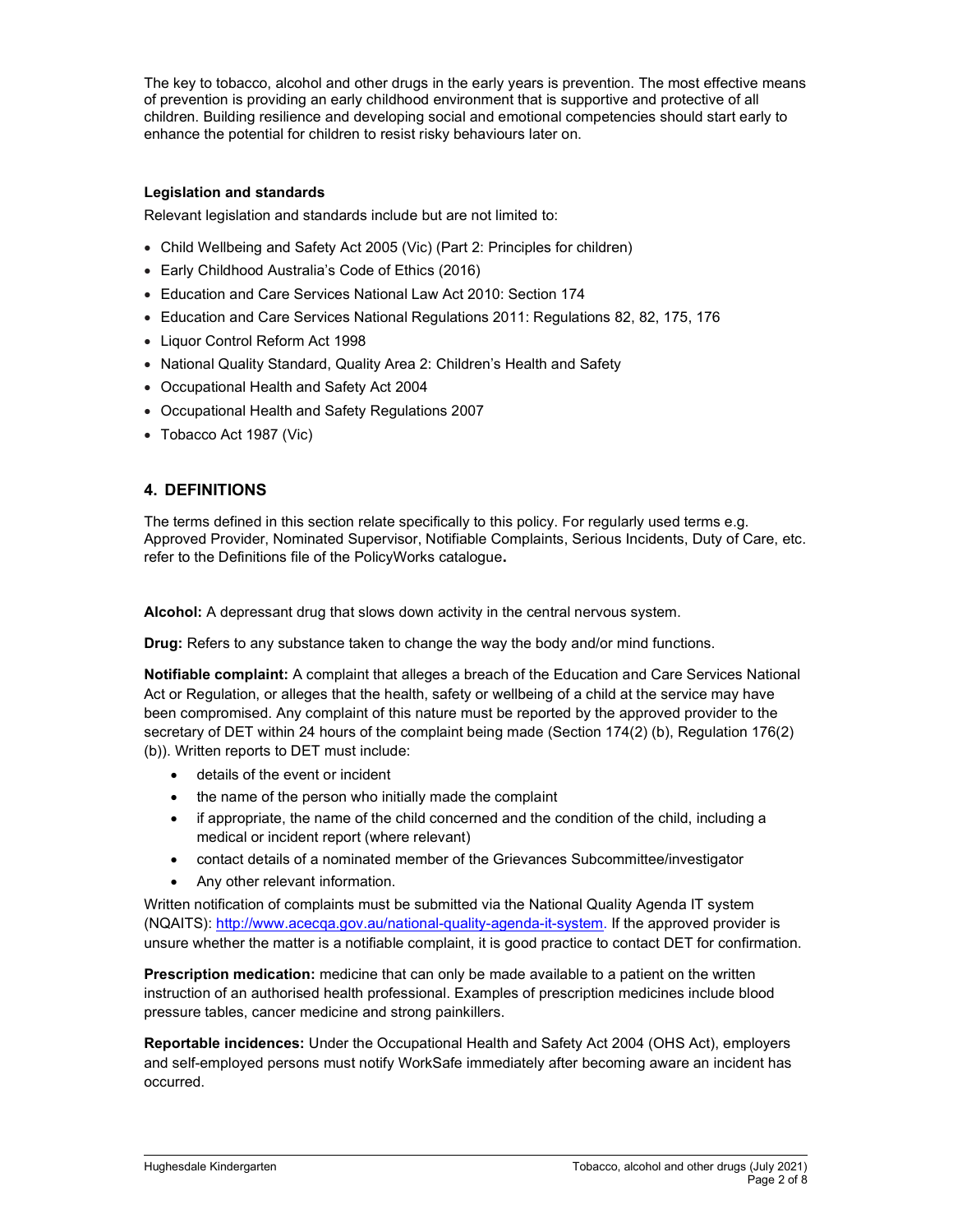#### Reporting incidents resulting in:

- death
- a person needing medical treatment within 48 hours of being exposed to a substance
- a person needing immediate treatment as an in-patient at a hospital
- a person needing immediate medical treatment for one of the following injuries: amputation, serious head injury or serious eye injury, removal of skin (example: de-gloving/ scalping) electric shock, spinal injury, loss of a bodily function, serious lacerations (example: requiring stitching or other medical treatment).

#### Reporting incidents involving:

- registered or licensed plant collapsing, overturning, falling or malfunctioning
- collapse or failure of an excavation, or shoring supporting an excavation
- collapse of a building structure (or partial collapse)
- implosion, explosion, or fire
- escape, spillage or leakage of any substance
- plant or objects falling from high places

Second-hand smoke: refers to the ambient smoke that is a by-product of active smoking. It consists mainly of exhaled mainstream smoke and side stream smoke mixed with air. Breathing in secondhand smoke is also called passive smoking or involuntary smoking.

Smoke Free Zone: smoking that is prohibited in all enclosed workplaces and certain public spaces where members of the public gather and may be exposed to second-hand tobacco smoke.

Third-hand smoke: refers to residual tobacco smoke constituents that remain on clothes, surfaces and in dust after tobacco has been smoked. These substances are then re-emitted as gases or react with other compounds in the environment to create other substances.

Tobacco prevention: Involves guided age-appropriate, sensitive discussions about health issues related to tobacco as opportunities arise.

Tobacco, alcohol and other drugs: For the purposes of this policy and for the Healthy Early Childhood Services Achievement Program, the 'Tobacco, Alcohol and Other Drugs' health priority area focuses on creating smoke-free and drug-free environments and responsible alcohol consumption.

### 5. SOURCES AND RELATED POLICIES

#### Sources

- Alcohol and Drug Foundation: https://adf.org.au
- Cancer Council Victoria: https://www.cancervic.org.au
- Quit Victoria: https://www.quit.org.au
- Raising Children Network: https://raisingchildren.net.au
- Tobacco in Australia: https://www.tobaccoinaustralia.org.au
- Health.Vic: www2.health.vic.gov.au
- Work Safe Victoria: Guide for developing a workplace alcohol and other drugs policy (2017)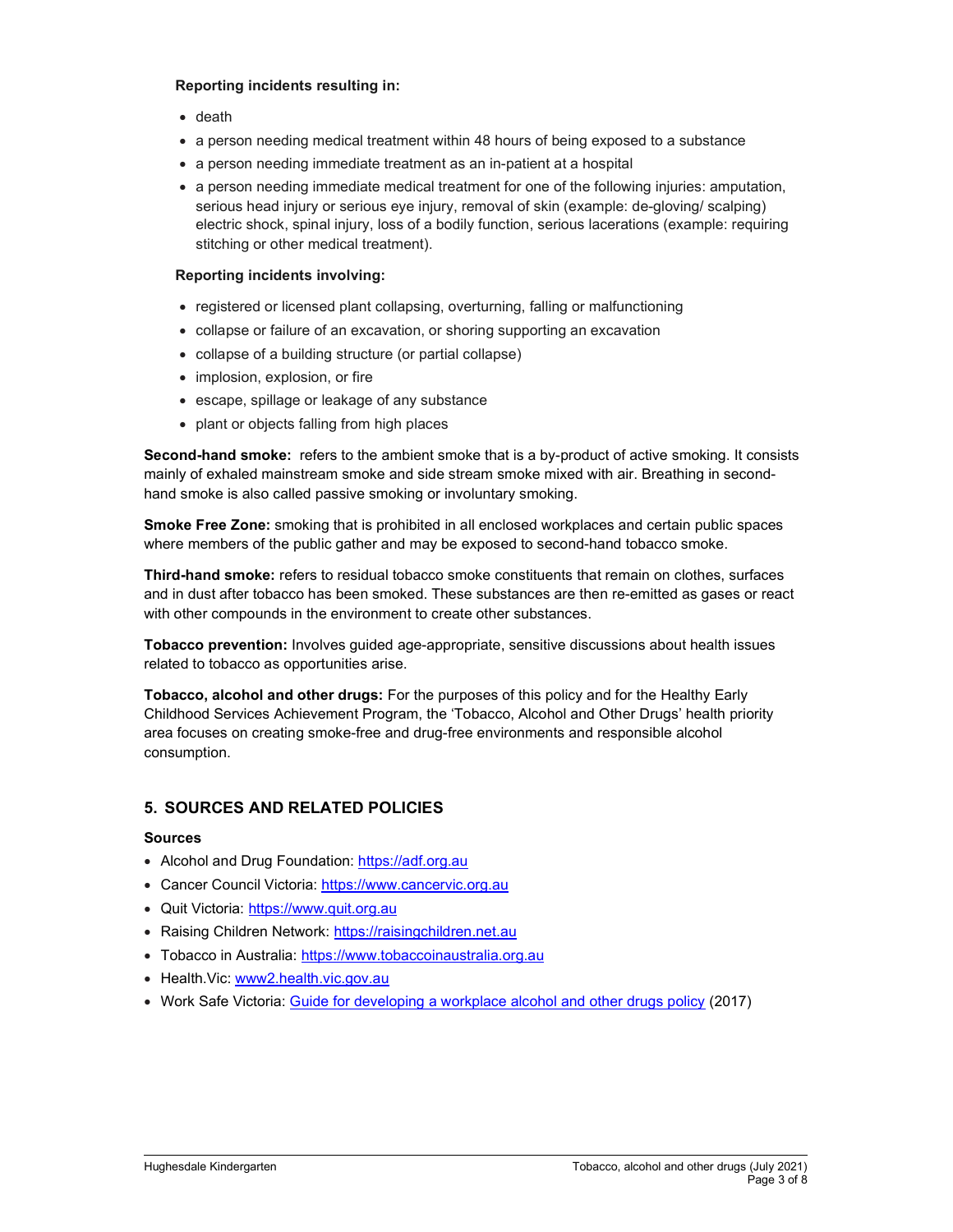#### Related policies

- Child Safe Environment Policy
- Code of Conduct Policy
- Complaints and Grievances Policy
- Delivery and Collection of Children Policy
- Interactions with Children Policy
- Occupational Health and Safety Policy
- Staffing Policy

## PROCEDURES

#### The approved provider or persons with management and control is responsible for:

- providing a safe and healthy environment for educators, staff, contractors, volunteers, students on placement, parents/guardians, children and others attending the programs and activities of Hughesdale Kindergarten
- ensuring that children being educated and cared for by Hughesdale Kindergarten are provided with an environment that is free from the use of tobacco, illicit drugs and alcohol (Regulation 82 (1))
- ensuring that a nominated supervisor, early childhood teachers, educators, staff, contractors, volunteers, students on placement at Hughesdale Kindergarten are not affected by alcohol or drugs, including prescription medication (refer to Definition) so as to impair the person's capacity to supervise or provide education and care to children Hat Hughesdale Kindergarten (Regulation 83 (1))
- developing procedures that include steps to remove an affected staff member from Hughesdale Kindergarten so they do not further endanger other staff and children. Procedures should provide guidelines to ensure that the staff member is able to get home safely and outline steps for initiating police or ambulance intervention if the situation cannot be safely managed at the workplace level. (refer to Code of Conduct Policy and Complaints and Grievances Policy)
- developing, updating and reviewing the Tobacco, Alcohol and other Drugs Policy in collaboration with the nominated supervisor, early childhood teachers, educators/staff, parents/guardians, children and others involved at Hughesdale Kindergarten
- providing the nominated supervisor, early childhood teachers, educators, staff, contractors, volunteers, students and families with information about policy requirements, with opportunities to provide feedback and input
- considering diversity and cultural practices when implementing this policy and tobacco, alcohol and other drug initiatives.
- ensuring the Tobacco, Alcohol and other Drug Policy is included in educator and staff induction/orientation.
- preventing and managing risks associated with the use of alcohol and other drugs
- monitoring the health and safety of early childhood teachers, educators, staff, contractors, volunteers, students on placement, parents/guardians and children
- providing information and training to early childhood teachers, educators and staff, including information and training on alcohol and other drugs
- ensuring there is a smoke free zone (refer to Definition) within four metres of the entrance to Hughesdale Kindergarten premises, and within 10 metres of children's outdoor play areas
- providing staff who identify as having an alcohol and/or other drugs problem referrals to professional assistance, or the Employee Assistance Program (if applicable)
- ensuring that there is smoke-free signage that can be easily seen and understood by the whole community
- ensuring that all service events, on and off site, are smoke-free and drug-free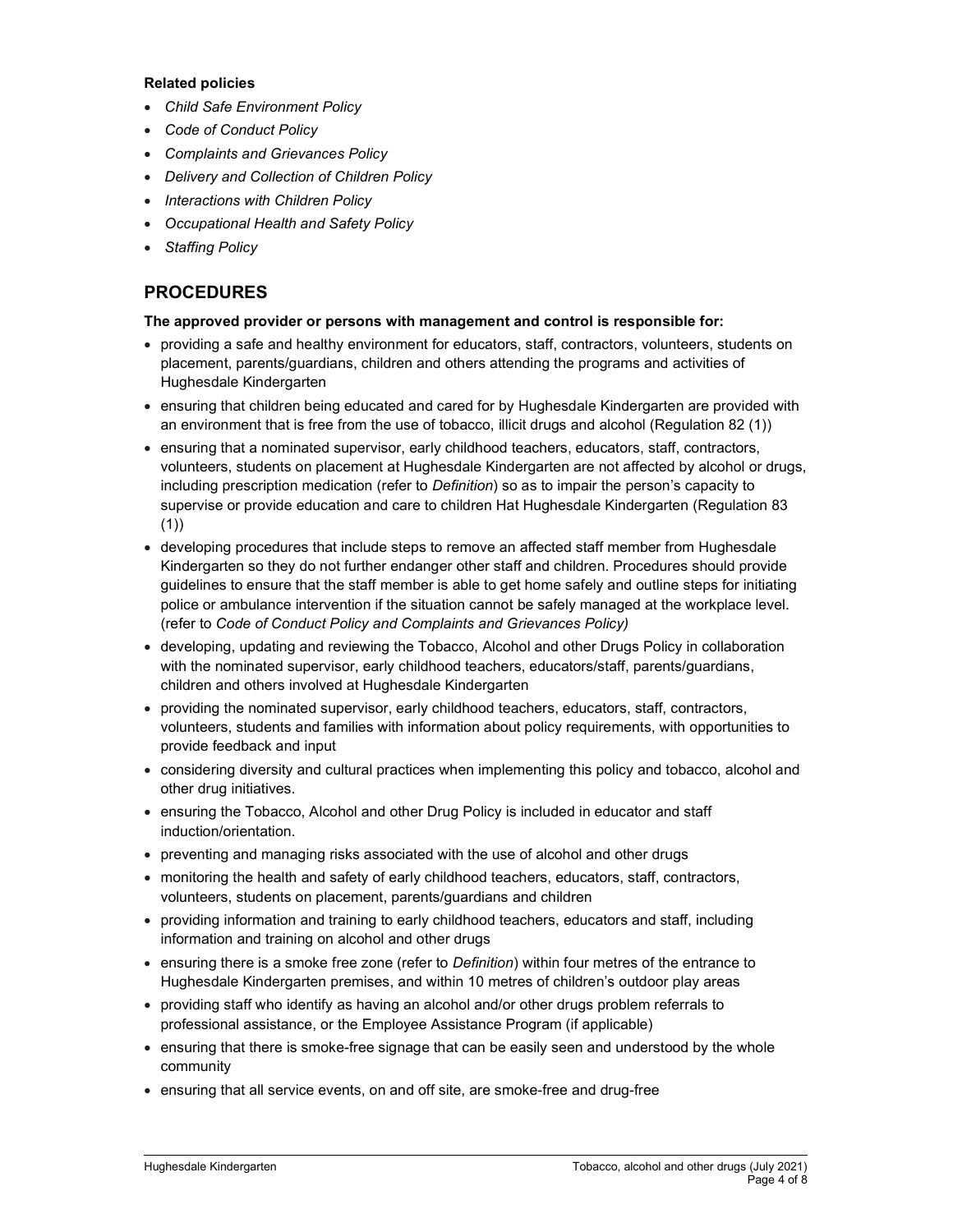- if there is alcohol at a staff or family event, ensuring all legal requirements related to the sale and supply of alcohol are met and that responsible consumption of alcohol is promoted
- if external organisations use the premises, a formal agreement ensuring that the service premises are smoke-free, drug-free and responsible alcohol consumption is promoted
- ensuring that the nominated supervisor, early childhood teachers, educators, staff, families and visitors adhere to legislation and Hughesdale Kindergarten policies related to smoke-free areas and are asked not to smoke in sight of children.
- encouraging the nominated supervisor, early childhood teachers, educators and staff who smoke to take appropriate hygiene measures after smoking so that children are not exposed to second-hand (see Definition) and third-hand smoke (see Definition) (refer to Hygiene Policy)
- encouraging the nominated supervisor, early childhood teachers, educators, staff and families to drink responsibly and refrain from taking drugs, particularly while around children
- ensuring the consumption of alcohol as a part of events, celebrations, awards, gifts and fundraising is done so responsibly
- supporting the nominated supervisor, early childhood teachers, educators, staff and families who want to quit smoking, drinking or using other drugs to access appropriate agencies
- providing resources about the health risks related to smoking, excessive drinking and taking drugs to educators and staff.
- providing information about health risks related to smoking, excessive drinking and using other drugs to families and community members, including information about accessing support services.
- ensuring that partnerships are established with relevant organisations and health professionals to support smoke-free, drug-free and responsible consumption of alcohol initiatives where appropriate.
- ensuring that there are no partnerships with organisations that market or supply alcohol or tobacco.

#### The nominated supervisor and person in day-to-day charge is responsible for:

- providing a safe and healthy environment for early childhood teachers, educators, staff, contractors, volunteers, students on placement, parents/guardians, children and others attending the programs and activities of Hughesdale Kindergarten
- ensuring that children being educated and cared for by Hughesdale Kindergarten are provided with an environment that is free from the use of tobacco, illicit drugs and alcohol (Regulation 82 (1))
- not consuming alcohol or be affected by alcohol or drugs (including prescription medication) that impairs capacity to supervise or provide education and care to the children (Regulation 83 (2) (a) (b))
- ensuring that early childhood teachers, educators, staff, contractors, volunteers, students on placement at Hughesdale Kindergarten are not affected by alcohol or drugs, including prescription medication (refer to Definition) so as to impair the person's capacity to supervise or provide education and care to children being educated and cared for by the service (Regulation 83 (1)) (refer to Code of Conduct Policy)
- taking reasonable care for their own health and safety in the workplace, and the health and safety of others who may be affected by their acts or omissions (OHS Act section 25(1)(a) and (b)).
- developing in conjunction with the approved provider procedures that include steps to remove an affected staff member from Hughesdale Kindergarten so they do not further endanger other staff and children. Procedures should provide guidelines to ensure that that the staff member is able to get home safely and outline steps for initiating police or ambulance intervention if the situation cannot be safely managed at the workplace level (refer to Code of Conduct Policy and Complaints and Grievances Policy)
- developing, updating and reviewing the Tobacco, Alcohol and other Drugs Policy in collaboration with the early childhood teachers, educators, staff, parents/guardians, children and others involved at Hughesdale Kindergarten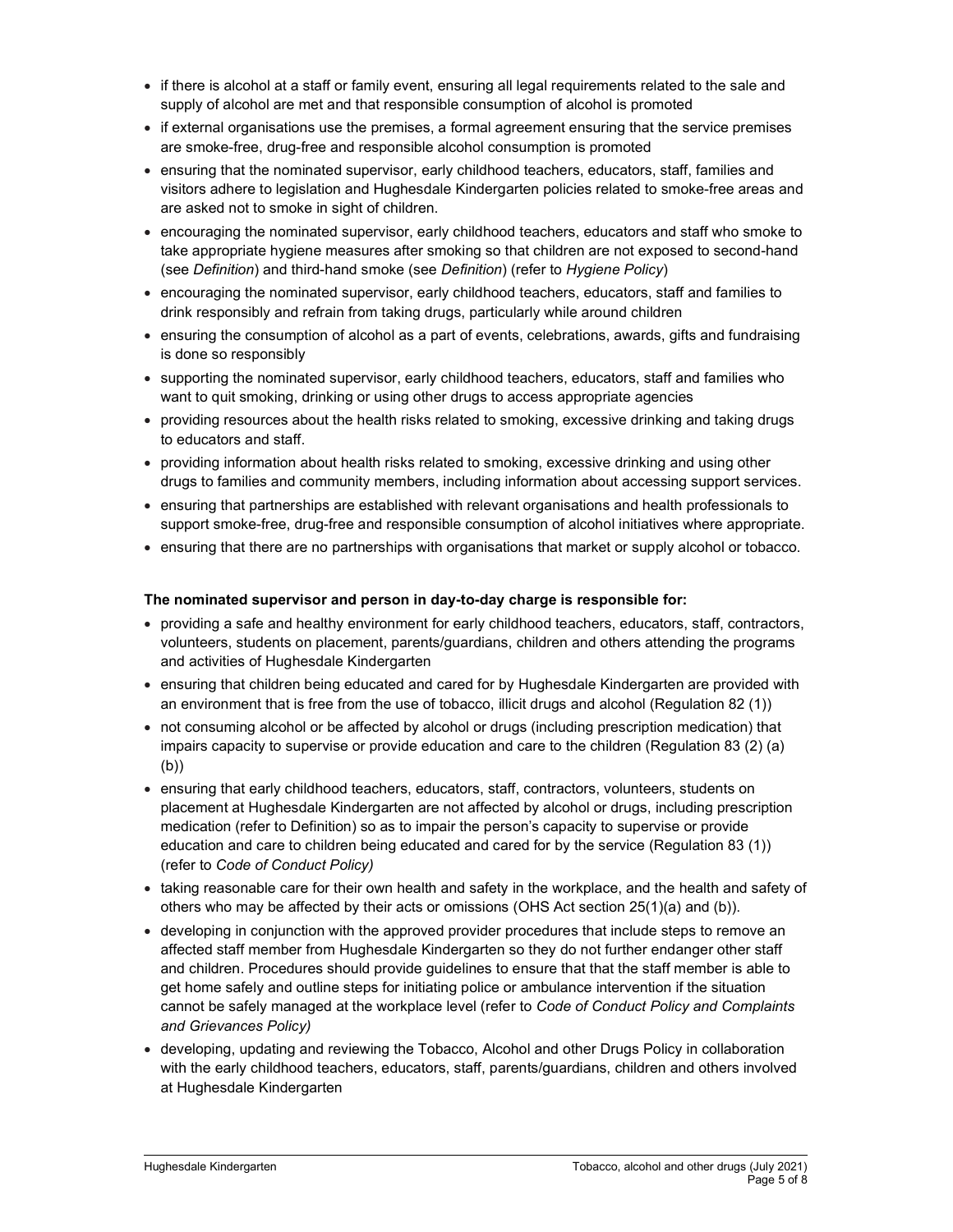- considering diversity and cultural practices when implementing this policy and tobacco, alcohol and other drug initiatives.
- ensuring the Tobacco, Alcohol and other Drugs Policy is included in educator and staff induction/orientation.
- preventing and managing risks associated with the use of alcohol and other drugs
- monitoring the health and safety of early childhood teachers, educators, staff, contractors, volunteers, students on placement, parents/guardians and children
- providing information and training to early childhood teachers, educators and staff, including information and training on alcohol and other drugs
- ensuing there is smoke free zone (refer to Definition) within four metres of the entrance to Hughesdale Kindergarten premises, and within 10 meters of children's outdoor play areas
- providing staff who identify as having an alcohol and/or other drugs problem referrals to professional assistance, or the Employee Assistance Program (if applicable)
- ensuring that there is smoke-free signage that can be easily seen and understood by the whole community
- ensuring that all service events, on and off site, are smoke-free and drug-free
- if there is alcohol at a staff or family event, ensuring all legal requirements related to the sale and supply of alcohol are met and that responsible consumption of alcohol is promoted
- if external organisations use the premises, a formal agreement ensuring that the service premises are smoke-free, drug-free and responsible alcohol consumption is promoted
- providing early childhood teachers, educators, staff, contractors, volunteers, students on placement and families with information about policy requirements, with opportunities to provide feedback and input
- ensuring educators, staff, families and visitors adhere to legislation and Hughesdale Kindergarten policies related to smoke-free areas and are asked not to smoke in sight of children.
- encouraging the early childhood teachers, educators and staff who smoke to take appropriate hygiene measures after smoking so that children are not exposed to second-hand (see Definition) and third-hand smoke (see Definition) (refer to Hygiene Policy)
- encouraging the early childhood teachers, educators, staff and families to drink responsibly and refrain from taking drugs, particularly while around children
- ensuring the consumption of alcohol as a part of events, celebrations, awards, gifts and fundraising is done so responsibly
- supporting the early childhood teachers, educators, staff and families who want to quit smoking, drinking or using other drugs to access appropriate agencies
- providing resources about the health risks related to smoking, excessive drinking and taking drugs to educators and staff.
- providing information about health risks related to smoking, excessive drinking and using other drugs to families and community members, including information about accessing support services.
- ensuring that partnerships are established with relevant organisations and health professionals to support smoke-free, drug-free and responsible consumption of alcohol initiatives where appropriate.
- ensuring that there are no partnerships with organisations that market or supply alcohol or tobacco.

#### Early childhood teachers, educators and all other staff are responsible for:

- providing a safe and healthy environment for other early childhood teachers, educators, staff, contractors, volunteers, students on placement, parents/guardians, children and others attending the programs and activities of Hughesdale Kindergarten
- ensuring that children being early childhood teachers, educated and cared for by Hughesdale Kindergarten are provided with an environment that is free from the use of tobacco, illicit drugs and alcohol (Regulation 82 (1))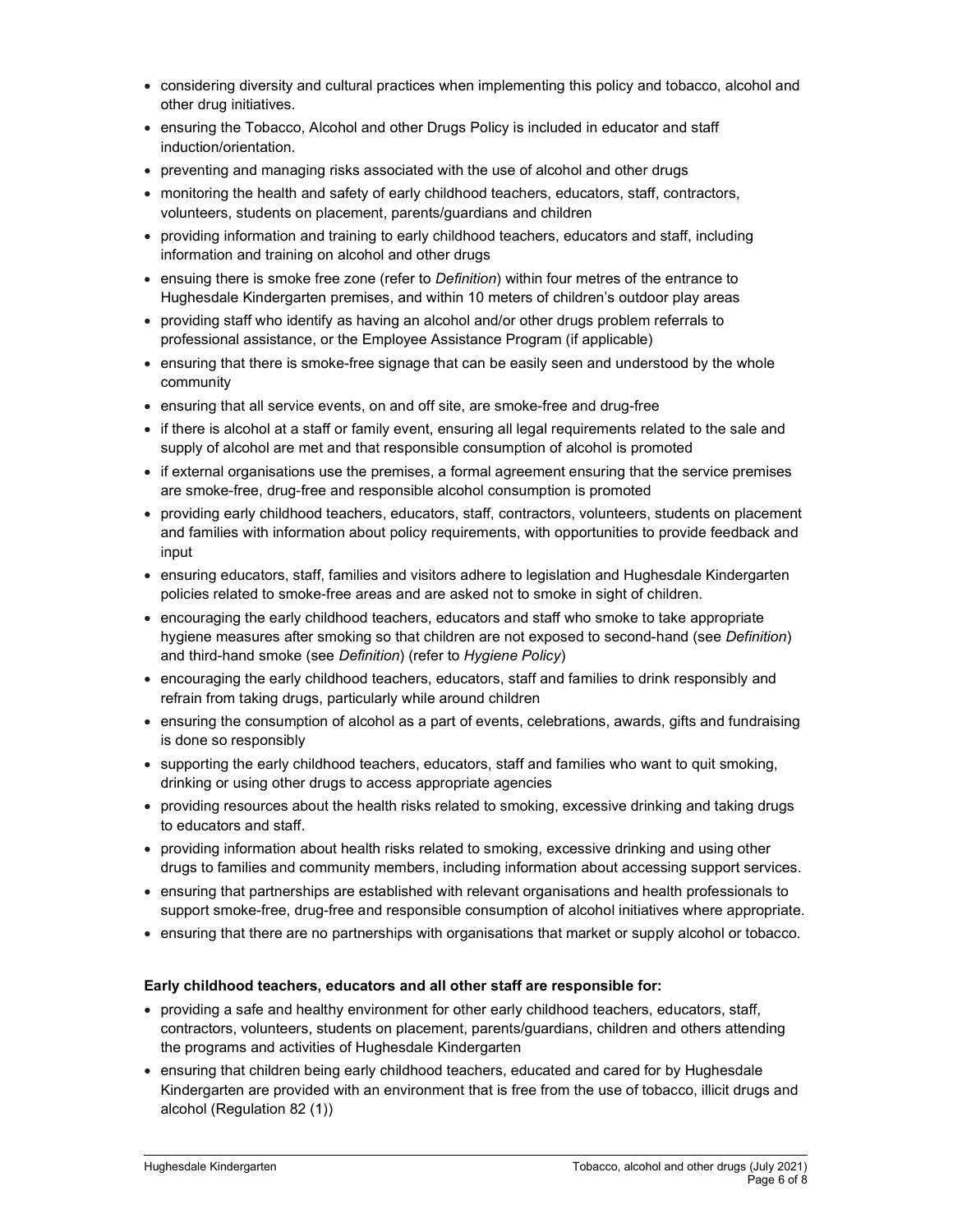- not consuming alcohol or being affected by alcohol or drugs (including prescription medication) that impairs their capacity to supervise or provide education and care to the children at Hughesdale Kindergarten (Regulation 83 (1))
- taking reasonable care for their own health and safety in the workplace, and the health and safety of others who may be affected by their acts or omissions (OHS Act section 25(1)(a) and (b)).
- participating in developing, updating, and reviewing the Tobacco, Alcohol and other Drugs Policy in collaboration with the approved provider and nominated supervisor.
- implementing appropriate hygiene measures after smoking so that children are not exposed to second-hand (see Definition) and third-hand smoke (see Definition) (refer to Hygiene Policy)
- guiding age-appropriate, sensitive discussions about health issues related to tobacco, alcohol and drug use as opportunities arise (e.g. if a child is pretending to smoke).
- ensuring families and visitors adhere to legislation and Hughesdale Kindergarten policies related to smoke-free areas and are asked not to smoke in sight of children.
- encouraging families to drink responsibly and refrain from taking drugs, particularly while around children
- ensuring the consumption of alcohol as a part of events, celebrations, awards, gifts and fundraising is done so responsibly
- supporting families who want to quit smoking, drinking or using other drugs to access appropriate agencies
- engaging in professional development and resources that guide age-appropriate, sensitive discussions about health issues related to tobacco, alcohol and drug use as opportunities arise.

#### Parents/guardians are responsible for:

- reading and complying with this policy
- not consuming or being under the influence of alcohol or affected by drugs when attendingHughesdale Kindergarten
- refraining from smoking in the car with children under the age of 18
- participating in the Tobacco, Alcohol and other Drugs Policy development and/or review.

#### Students, contractors, volunteers and visitors while at the service, are responsible for following this policy and its procedures.

### EVALUATION

In order to assess whether the values and purposes of the policy have been achieved, the Approved Provider will:

- regularly seek feedback from everyone affected by the policy regarding its effectiveness
- monitor the implementation, compliance, complaints and incidents in relation to this policy
- assess whether a satisfactory resolution has been achieved in relation to issues arising from this policy
- keep the policy up to date with current legislation, research, policy and best practice
- revise the policy and procedures as part of the service's policy review cycle, or as required
- notifying all stakeholders affected by this policy at least 14 days before making any significant changes to this policy or its procedures, unless a lesser period is necessary due to risk.

## ATTACHMENTS

Nil